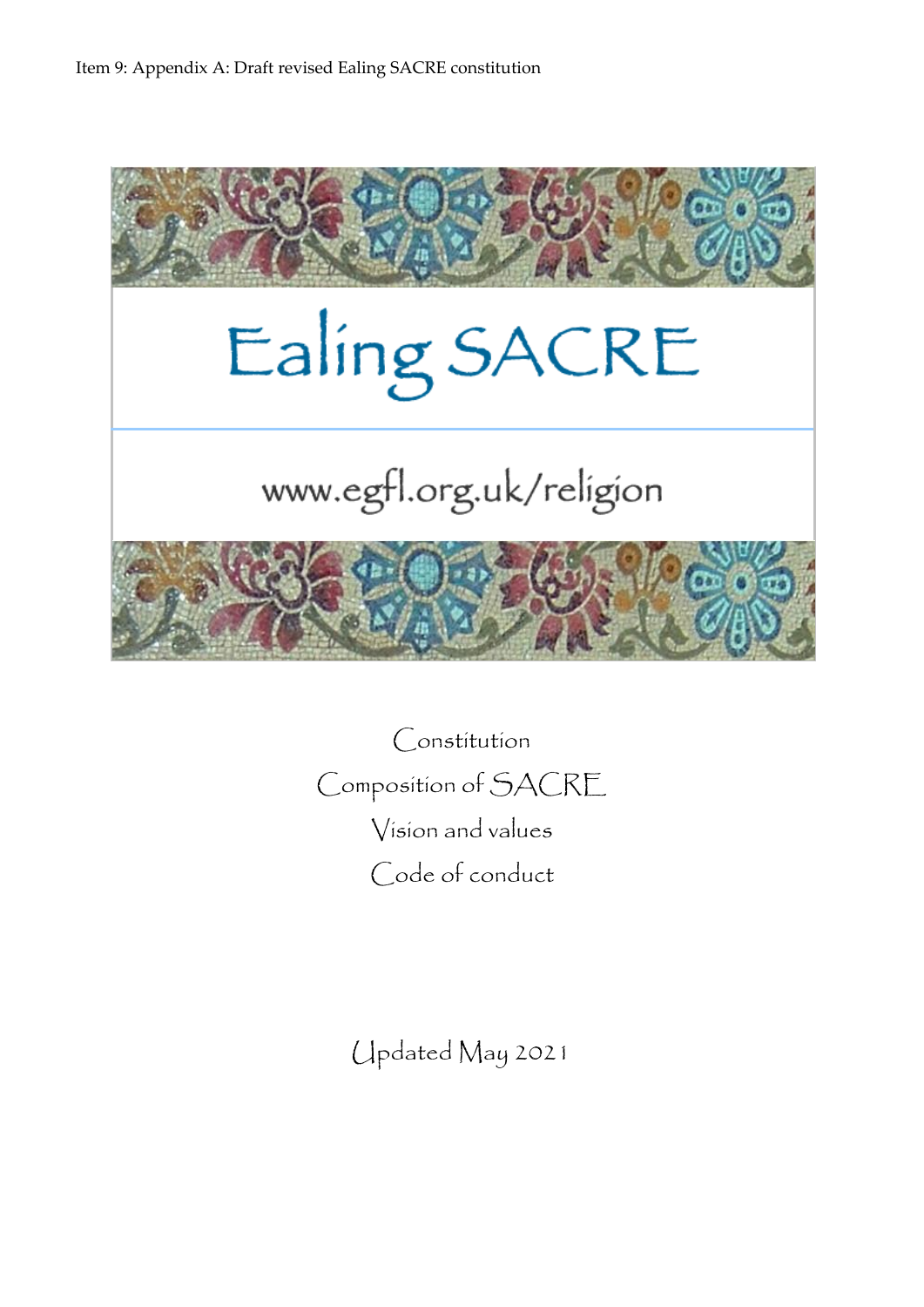## **Constitution**

#### **1.** *Introduction*

The Council shall be called the Ealing SACRE (Standing Advisory Council on Religious Education). It is established under Sections 390 – 397 of the Education Act 1996 as amended. The authority referred to in this document is Ealing Council.

SACRE is a statutory body established to advise the authority on matters relating to collective worship and religious education and performs its functions in accordance with statutory requirements.

It is required by law that religious education (RE) is taught in schools to children up to the age of 18. RE is a local responsibility not part of the National Curriculum. SACRE oversees RE and collective worship in maintained schools on behalf of the authority. The funding agreement for an academy without a religious designation states that it must arrange for RE to be given to all pupils in accordance with the requirements for agreed syllabuses that are set out in section 375(3) of the Education Act 1996 and paragraph (5) of Schedule 19 to the School Standards and Framework Act 1998. Academies can opt to use a locally agreed syllabus.

- *2. Role and functions*
	- i) To advise the authority upon matters connected with collective worship (reflection) in its schools.
	- ii) To advise the authority upon the religious education to be given in its schools in accordance with an agreed syllabus.
	- iii) To offer advice on the effective teaching of the agreed syllabus including methods of teaching, the choice of materials and the provision of training for teachers.
	- iv) To decide whether the authority's agreed syllabus should be reviewed. (Group D, the local authority group, cannot ask for such a revision). Each of the other representative groups has a single vote on the question of whether to require such a review. The agreed syllabus must in any case be reviewed and updated at least every 5 years. On receiving written notification of the requirement to review the syllabus the authority should cause a conference to be convened for the purpose of reconsidering any agreed syllabus to which the requirement relates.
	- v) To review and determine the cases where, on application from a headteacher, the requirement for collective worship (reflection) in a school to be "wholly or mainly of a broadly Christian character" is not to apply.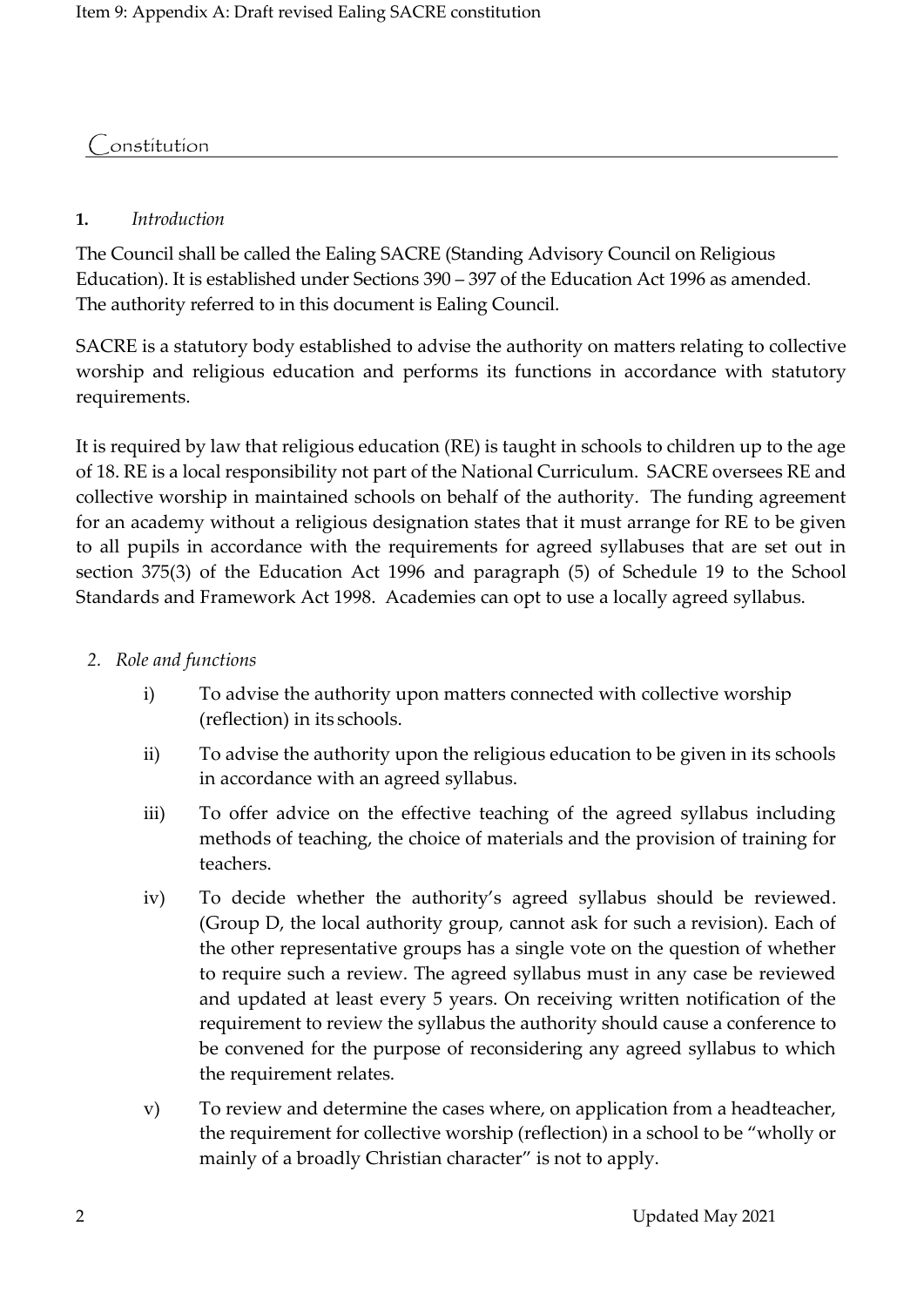- vi) To publish an annual report on its work which will
	- (a) specify any matters in respect of which the SACRE has given advice to the authority;
	- (b) broadly describe the nature of the advice given;
	- (c) where any such matter was not referred to the SACRE by the authority, give the SACRE's reasons for offering advice on that matter.

 Copies of the report must be made available to the DfE, NASACRE, schools and the public.

 For (i) and (ii) the authority may refer matters to the SACRE or the SACRE may decide its own areas of work.

- vii) At the discretion of the authority the SACRE may:
	- (a) monitor RE provision to inform their advice and reporting;
	- (b) be involved in the complaints procedure.
- *3. Membership*
	- i) There are two kinds of membership:
	- a. Those appointed by the authority as representative members of one of the four representative groups required (see below). The representative groups shall be named Group A, Group B, Group C and Group D and the composition of each group is set out in paragraph 3 ii)a-d
	- b. Those co-opted by representative members of SACRE
	- ii) In accordance with the provisions of the Education Act 1996 (Section 390(4)) members are allocated to one of four representative groups:
		- i. Group  $A$  Christian denominations and other religions, denominations of such religions and non-religious beliefs including those that, in the opinion of the authority, will appropriately reflect the principal traditions in the area;
		- ii.  $Group B$  persons who represent the Church of England;
		- iii.  $Group C$  such associations representing teachers as, in the opinion of the authority, ought to be represented, having regard to the circumstances of the area;
		- iv.  $Group\ D$  persons who represent the authority.
	- iii) the authority has to take all reasonable steps to assure itself that the persons appointed under (ii) are representative of the denominations or associations in question;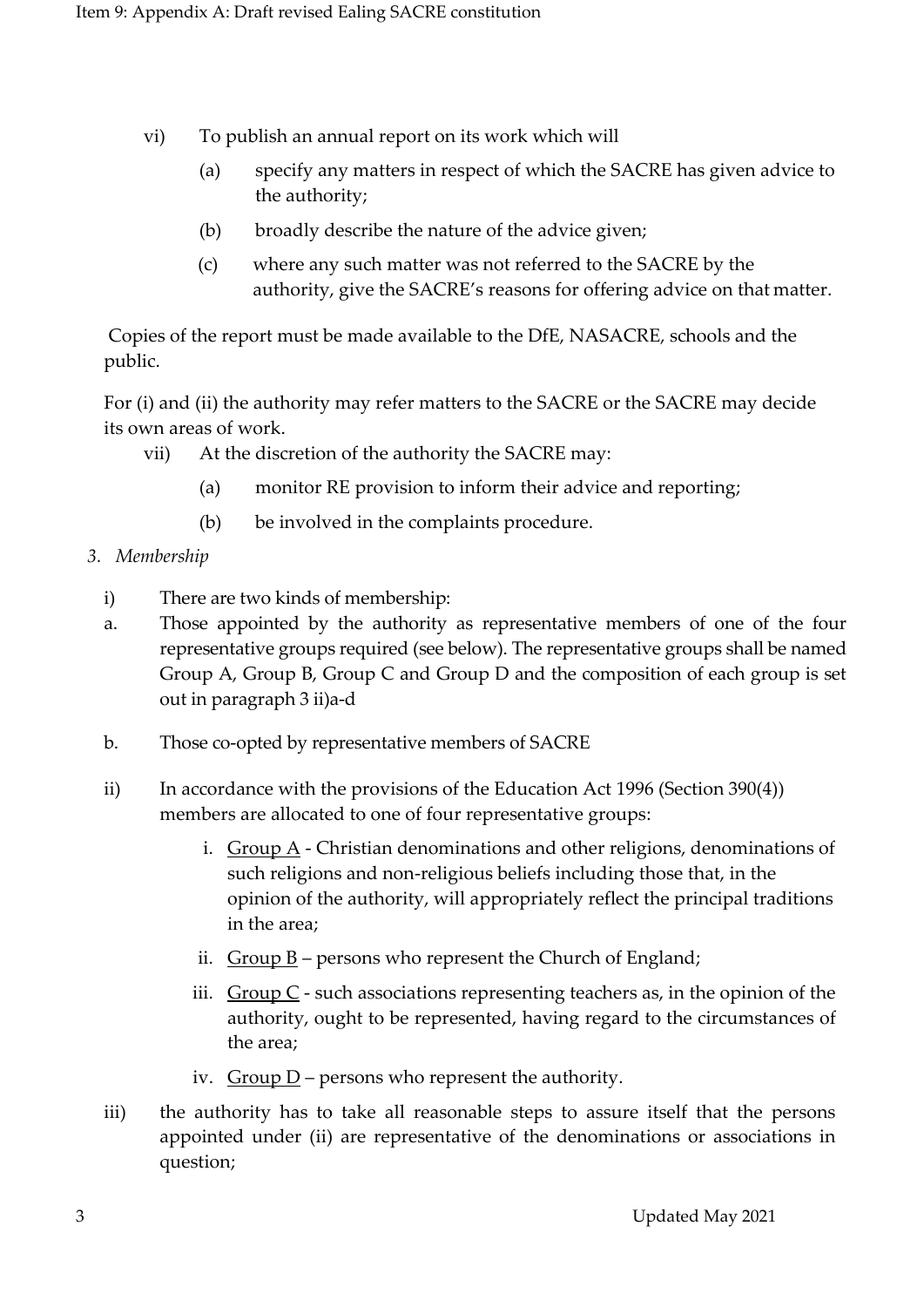- iv) in accordance with section 390 (6) of the Education Act 1996 the authority must ensure that the number of representative members appointed to any subgroup of the group referred to in 3 ii) (a) above (other religions and denominations of religions) shall, so far as consistent with the efficient discharge of the group's functions, reflect broadly the proportionate strength of that denomination or religion in the area;
- v) all members are of the SACRE are required to uphold the SACRE Code of Conduct (Appendix 3 p12-13) and the Ealing Council Code of Conduct for Members;
- vi) the authority may remove a member of the SACRE if in the opinion of the authority that member ceases to be representative of the denomination or association which he/she was appointed to represent;
- vii) The number of members in each group is listed in Appendix 1 p9.
- *4. Deputies*

Any member unable to attend a meeting of the SACRE may arrange for a named deputy to attend to represent the same organisation as that member. The deputy shall have the same voting powers as the member whose place they attend. Named deputies should be notified to the clerk and the chair in advance of the meeting.

*5. Co-opted members*

The SACRE may co-opt further members for particular purposes and such length of time as representative groups on the SACRE shall decide. SACRE will decide co-options following nominations from members of SACRE or representative groups. SACRE should consider the following when co-options are decided. Candidates should:

- a. have some experience as religious educators;
- b. have an inclusive view of the aims of religious education and collective worship;
- c. where possible be representative of specific education phases, to provide a balanced spread across various phases.

Co-opted members shall hold office on such terms as may be determined at the time of cooption by the SACRE members. This may be for a fixed-term project, or for term of four years. SACRE shall agree through a vote if a replacement co-opted member is required and fulfils the stipulations set out above.

Co-opted members may participate fully in the discussion of the SACRE but may not vote or participate in the co-option of others.

*6. Term of office of members*

The terms of office for appointed members in Groups A-C shall be for the period between the elections of the authority (Ealing Council). Members are appointed at the authority (Ealing Council) meeting following the election. Members appointed to fill a vacancy shall hold office for the unexpired term of office and will be appointed at the earliest available authority meeting. Members in Group D are appointed annually by the authority.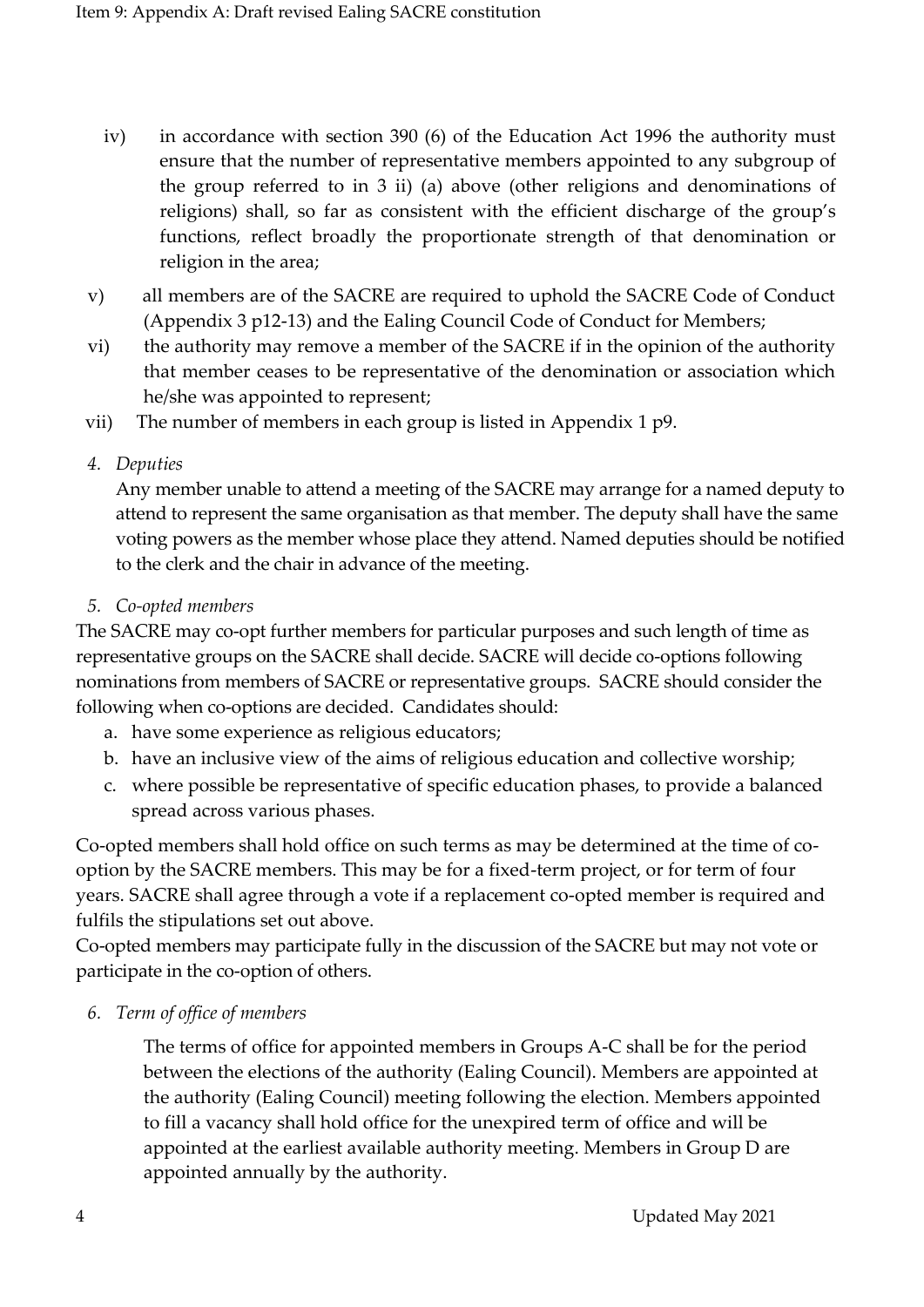## *7. End of membership*

The membership of a member from any representative group will terminate if:

- a. They reach the end of their term of appointment and have not been re-nominated.
- b. They write to the chair or clerk of SACRE tendering their resignation.
- c. They were appointed to the SACRE by virtue of holding a particular office and they no longer hold that office.
- d. They do not attend 3 consecutive meetings without providing a satisfactory reason (and are not represented by a named deputy). SACRE will decide whether their reason is satisfactory.
- e. Their representative group (in Groups A-C) states, in writing to the chair or clerk of SACRE, that one of their nominated members should no longer act as its representatives on the SACRE.
- f. The authority does not re-appoint a member of Group D to SACRE.
- g. The authority determines, on reasonable grounds and in discussion with the chair and vice chair, that a member is unable, unwilling or an unsuitable person to be a member of SACRE.

 The authority may remove a member of the SACRE if, in the opinion of the authority, that member has failed to comply with the standards set out in the SACRE Code of Conduct for members or the Ealing Council Code of Conduct for Members, and a member of SACRE who is so removed shall not be eligible for re-appointment.

#### *8. Vacancies*

In the event of a vacancy the authority shall:

- Advise the representative group of the vacancy and invite them to nominate a replacement
- Receive a completed application form from the potential appointed member

## The SACRE clerk shall:

- Notify the next authority meeting of the vacancy
- Refer any nomination for approval and appointment at the next authority meeting
- If there is more than one nomination the authority will decide from the completed application form which applicant to appoint. The other applicant(s) may be considered for the position(s) of co-opted member(s) as outlined in (5) above.
- Confirm that nominee's appointment as a SACRE member once approval and appointment at the authority meeting has taken place.

In the absence of nominees from a representative group the authority, following discussion with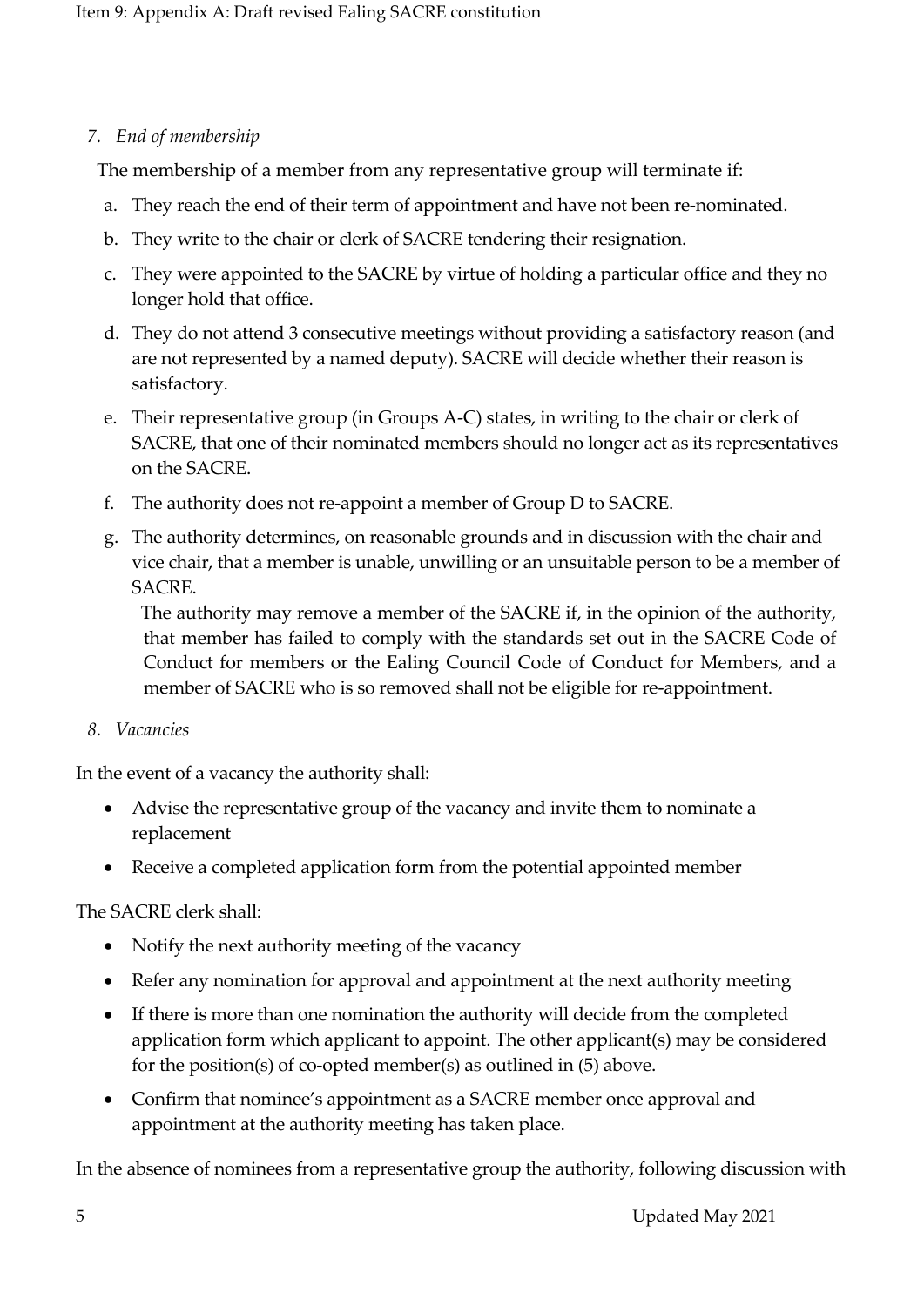the chair and vice chair, may nominate and appoint any person that it considers to be representative of that group and deems appropriate to fill the vacancy.

- *9. Chair and vice-chair*
	- i. The chair shall be a member of Group D and be appointed by the authority

 ii. The vice-chair shall be elected by the SACRE in the first meeting after the appointment of the chair. If there is a tied vote then the chair would be asked to decide which of the nominees should be vice-chair.

The chair will be responsible for:

- the management of meetings;
- representing the SACRE to other bodies;
- such other duties as the SACRE considers appropriate.

The vice-chair will be responsible for:

- deputising for the chair as required;
- representing the SACRE to other bodies in the absence of the chair or in agreement with the chair;
- such other duties as the SACRE considers appropriate.

## *10. Local authority officers*

SACRE will be supported by officers from the office of the chief executive and from Ealing children and adults' directorate (Ealing Learning Partnership) in the following roles:

i) *Clerk* 

The office of the chief executive will appoint, fund, supervise and support a clerk who will:

- attend the full meetings of SACRE, any agenda-setting meeting and agreed syllabus conference meetings;
- take appropriate minutes and notes at meetings;
- maintain and update the records of SACRE and its meetings;
- keep membership records and with the local authority adviser, follow up on membership appointments and changes as outlined in (6-8) above;
- notify the authority to arrange an agreed syllabus conference to be convened (2iv)
- provide a copy of the minutes and papers of meeting to the members of SACRE and LA;

#### *ii) Local authority adviser*

The children and adults' directorate (Ealing Learning Partnership) will appoint, fund, supervise advisory support. This role may be covered by more than one person. They will:

• attend the full meetings of SACRE, any agenda-setting meeting and agreed syllabus conference meetings;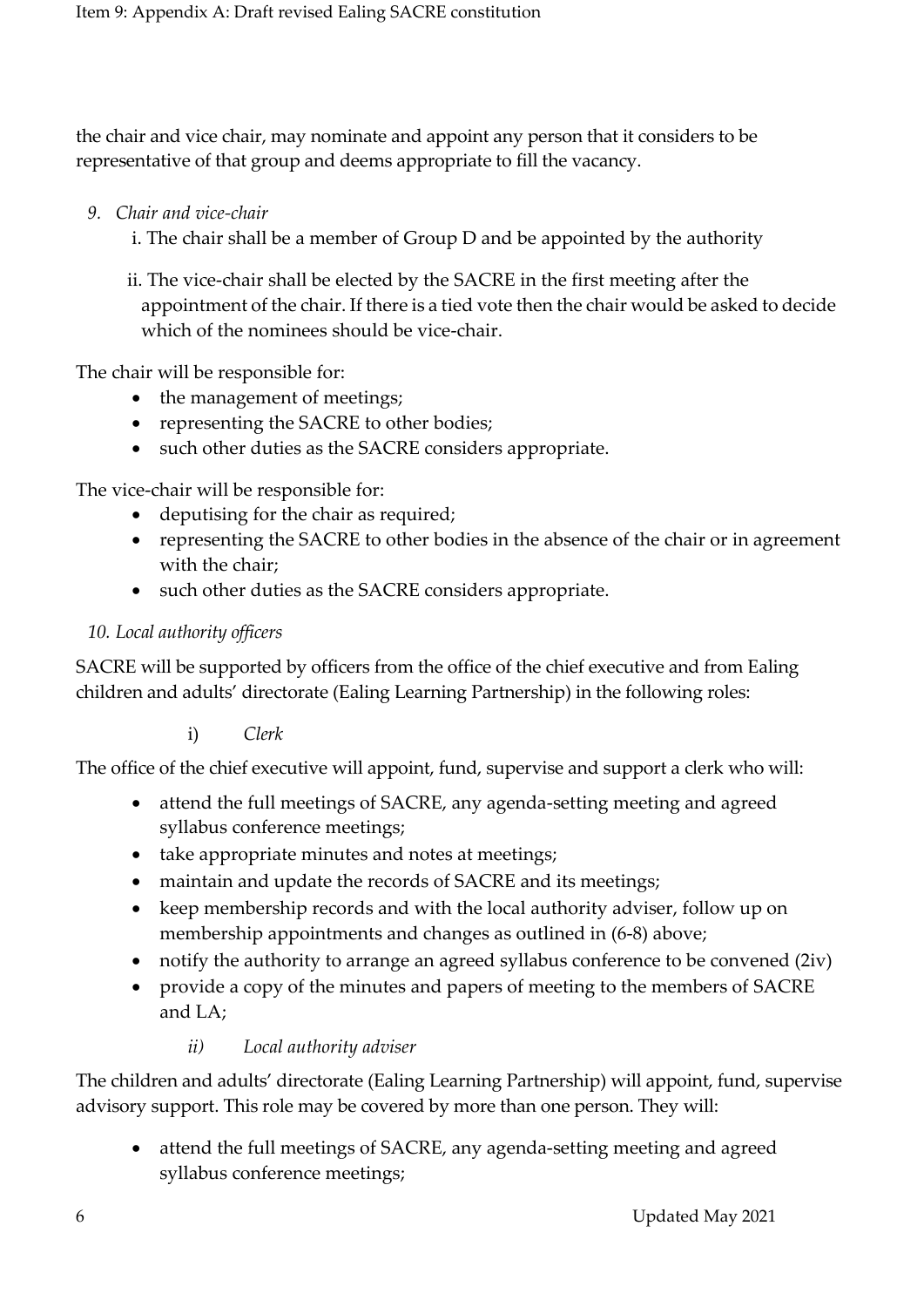- provide professional advice and support to SACRE in relation to the roles and functions of SACRE as set out in (2) above.
- advise on the convening of the agreed syllabus conference in liaison with the SACRE Chair;
- represent the views of the authority at the meetings;
- advise the authority on the funding needed to enable SACRE to perform its required functions.

#### *iii) Other administrative support*

The Children and adults' directorate (Ealing Learning Partnership) will appoint, fund, supervise further administrative support. This role may be covered by more than one person. They will:

• perform any other necessary administrative duties, including those required by this Constitution in relation to the roles and functions of SACRE

#### *11. Voting*

- i. On any question to be decided by the SACRE only the representative groups on the SACRE shall be entitled to vote and each group shall have a single vote. Decisions made within each group require a majority vote as do decisions made by the SACRE. Each group can agree its own procedure to address a tied vote within the group.
- ii. Each representative group has a single vote on the question of whether to require a review of the authority's agreed syllabus except Group D, the authority group that cannot vote on the matter. [see 1 (iv)].

#### *12. Quorum*

A quorum shall consist of at least one third of the whole number of the SACRE (excluding vacancies), and will include representatives from three out of the four groups as follows:

- i. Group A: two representatives (one Christian and one non-Christian)
- ii. Group B: one representative
- iii. Group C: one representative
- iv. Group D: one representative

#### *13. Frequency of meetings*

The SACRE shall normally meet at least once in every school term. The four groups may meet beforehand or on an ad hoc basis outside the full SACRE if they wish.

#### *14. Notice of meetings*

At least seven clear days before each meeting of the SACRE the clerk shall send notices to every member setting out the business to be transacted. Items for the agenda may be submitted by any of the four groups, and such items should be sent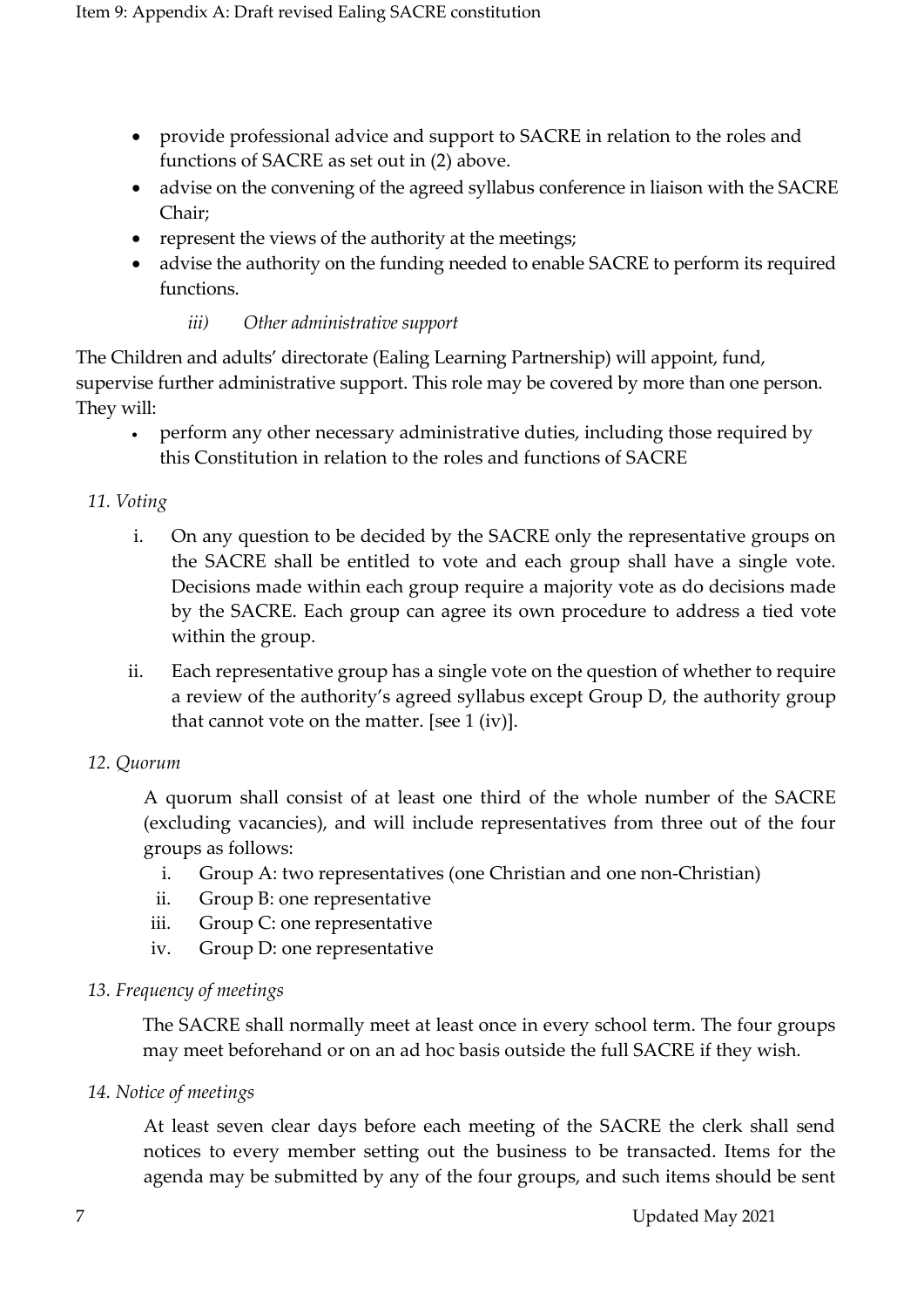to the clerk and at the same time to the executive director for children, adults and public health not less than 14 days before a meeting.

#### *15. Meetings of four groups*

Each of the committees of the SACRE may hold its own meetings, and shall make its own arrangements to appoint a chair and vice-chair.

#### *16. Sub-committees*

The SACRE may constitute sub-committees to deal with particular matters as and when it sees fit. Seven clear days-notice of meetings of any such sub-committees should be given to the members thereof.

#### *17. Minutes*

Minutes of each meeting shall be sent by the clerk to each member as soon as practicable after a meeting. The minutes shall be confirmed and signed at the next meeting.

#### *18. Availability of papers to the public*

- i. All papers of the SACRE shall be available to the public, except in relation to any information defined as confidential in regulation 9 of the Religious Education (Meetings of Local Conferences and Councils) Regulations 1994.
- ii. All meetings of the SACRE and of any sub-committee of the SACRE, including the four groups which constitute the SACRE, shall be open to the public, except that the public may be excluded from any meeting during an item of business whenever it is likely that, if members of the public were present, confidential information as defined in regulation 9 of the Religious Education (Meetings of Local Conferences and Councils) Regulations 1994 would be disclosed.

#### **19.** *Review of the constitution*

The constitution should be reviewed if there is a change in legislation or of the religious demographics of the area.

It is also good practice to review the constitution every four years given the term of appointment for members. The review should be undertaken in partnership with the authority's legal services.

Any review of the constitution will include a review of the membership numbers and representative groups as appropriate, and in each group.

All four representative groups that constitute SACRE must agree to the changes.

Approved by education committee 18th April 1989. Amended by education committee 3rd July 1990, 31st January 1995, 30th October 1996, 1st July 1998, cabinet 6th March 2001. Amended by SACRE 26 September 2011. Amended by SACRE June 2021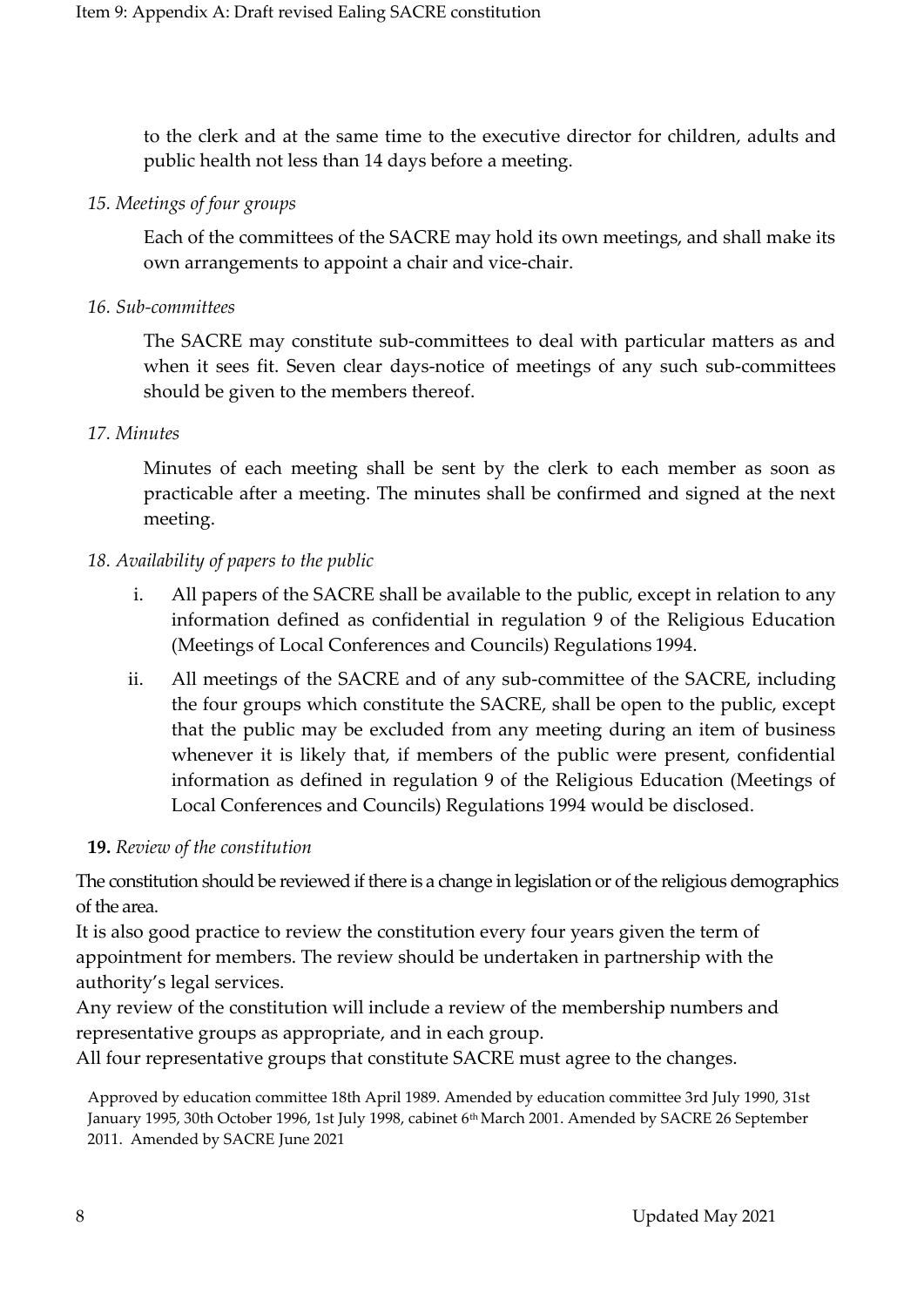| Appendix 1: Composition of Ealing SACRE |
|-----------------------------------------|
|                                         |

| $\mathbf{A}$ | Group representing religious denominations other than the Church of England                    |                |
|--------------|------------------------------------------------------------------------------------------------|----------------|
|              | Christian                                                                                      | 4              |
|              | African Caribbean Church (1)                                                                   |                |
|              | (currently vacant)                                                                             |                |
|              | Free Church Federal Council (1)                                                                |                |
|              | (currently vacant)                                                                             |                |
|              | Roman Catholic (1)                                                                             |                |
|              | United Reform Church (1)                                                                       |                |
|              | Baha'i                                                                                         | 1              |
|              | <b>Buddhist</b>                                                                                | $\mathbf 1$    |
|              | Hindu                                                                                          | $\overline{2}$ |
|              | Humanist                                                                                       | $\overline{2}$ |
|              | Humanists UK (1)                                                                               |                |
|              | West London Humanists and Secularists (1)                                                      |                |
|              | Islam                                                                                          | 4              |
|              | "Discover Islam" (1)                                                                           |                |
|              | Sunni (2) (1 currently vacant)                                                                 |                |
|              | Shi'a $(1)$                                                                                    |                |
|              | Jewish                                                                                         | $\overline{2}$ |
|              | Orthodox Jewish (1)                                                                            |                |
|              | Liberal Jewish (1)                                                                             |                |
|              | Ravidassia and Sikh                                                                            | 4              |
|              | Ramgarhia Sabha (2)                                                                            |                |
|              | <b>Sikh Missionary Society</b>                                                                 |                |
|              | Shri Guru Ravi Dass Sabha (1) (currently vacant)                                               |                |
| B            | <b>Church of England Group (2 currently vacant)</b>                                            | 6              |
| C            | Teachers' Associations' Group (1 currently vacant)                                             |                |
|              | 5 members with at least 3 groups represented:                                                  |                |
|              | Association of School and College Leaders                                                      |                |
|              | National Association of Headteachers                                                           |                |
|              | National Association of Schoolmasters/Union of Women Teachers                                  |                |
|              | National Education Union (formerly NUT and ATL)                                                |                |
|              | Ealing Learning Partnership                                                                    | 5              |
| D            | Local authority group                                                                          | 9              |
|              | Total membership                                                                               |                |
|              | Approved by Education Committee 22nd November 1988. Amended by Council 7th March 1989. Further | 40             |
|              | $1.1 - 1.000 - 21$                                                                             |                |

amended by Education Committee 3rd July 1990, 31st January 1995, 30th October 1996, 1st July 1998. Amended 26 September 2011 by Ealing SACRE. Amended June 2021 by Ealing SACRE.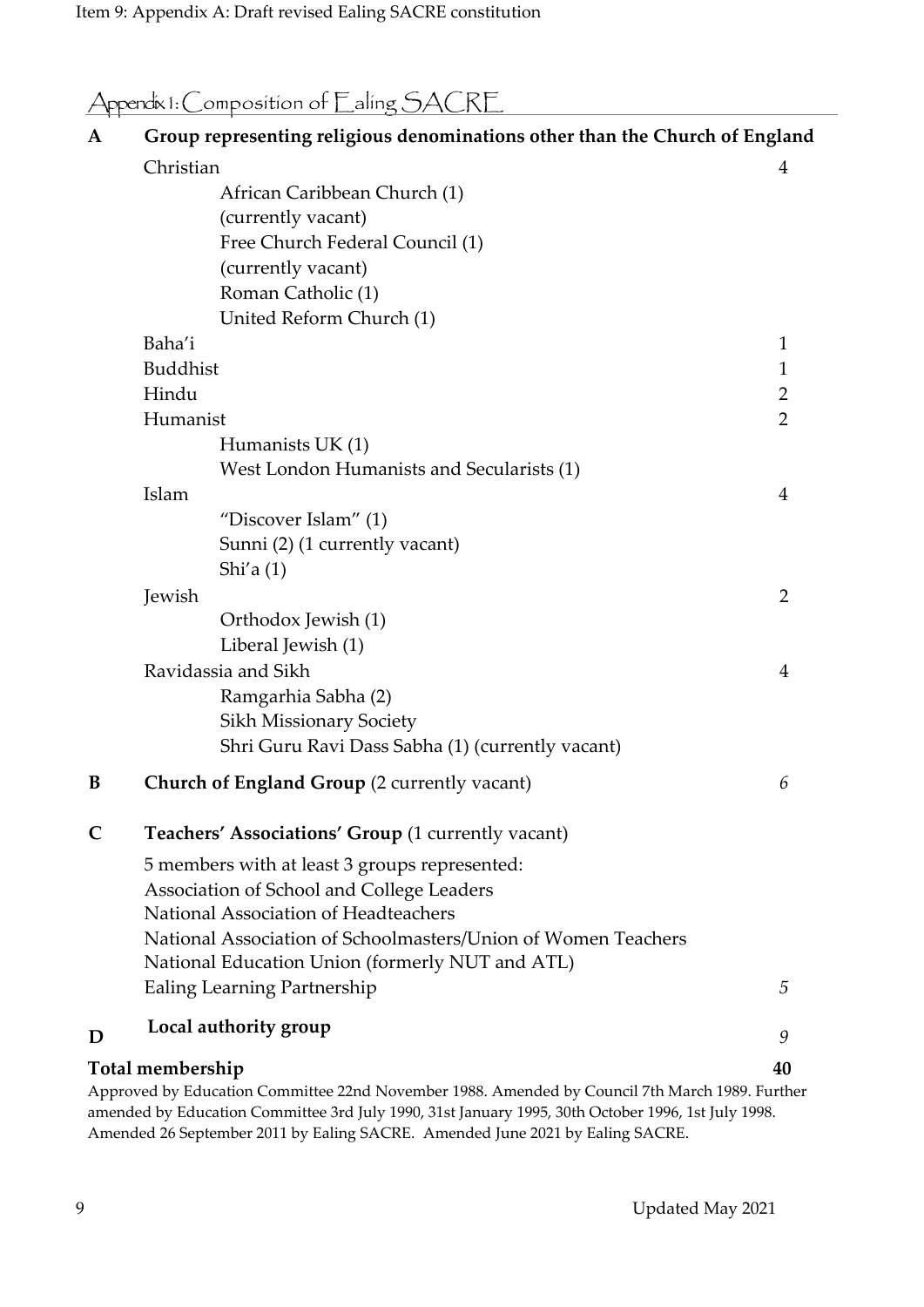## $\triangle$ ppendix  $2$ :  $\triangle$ ision and values

The members of Ealing SACRE seek to ensure that all pupils in our schools are encouraged to develop spiritually, academically, emotionally and morally in a way that enables them to understand themselves and others and to cope with the opportunities, challenges and responsibilities of living in a rapidly changing world.

#### *Our vision is:*

## **for schools to be able to:**

- provide challenging, compelling and inclusive learning experiences through the RE curriculum;
- promote an ethos of aspiration through inspirational, meaningful and engaging assemblies and reflection; and
- contribute to cohesion by engaging the wider school community in an exploration of identity and belonging in the local, national and global context.

## **for the local authority to:**

- place a high priority on the role of RE and collective worship (reflection) in schools;
- **•** provide sufficient resources to support schools in the above;
- work in partnership with SACRE to build links between schools and local communities.

#### **for SACRE members to:**

- represent their constituents in the spirit of promoting educational RE and collective worship (reflection) that is also inclusive;
- represent fairly the views of their constituents as far as this is possible;
- work with other members of SACRE to model and promote respect for—and understanding of—different beliefs and lifestyles, and to acknowledge that humans seek meaning in a multitude of ways.

Education at its best is a process that engages the whole person. It is not just about the attainment of academic standards; it is also about achievement across a range of skills, as well as the development of ethical values. Religious education must be open to all pupils and so has to be taught in the context of this understanding. It cannot promote any particular religion or philosophy. Rather it must enable pupils to understand their own world-view religious or non-religious—and to learn from the study of other perspectives.

In view of this, members of SACRE work together to promote the following aims:

- 1 The promotion of pupils' self-esteem.
- 2 The cultivation of understanding and tolerance in a diverse society.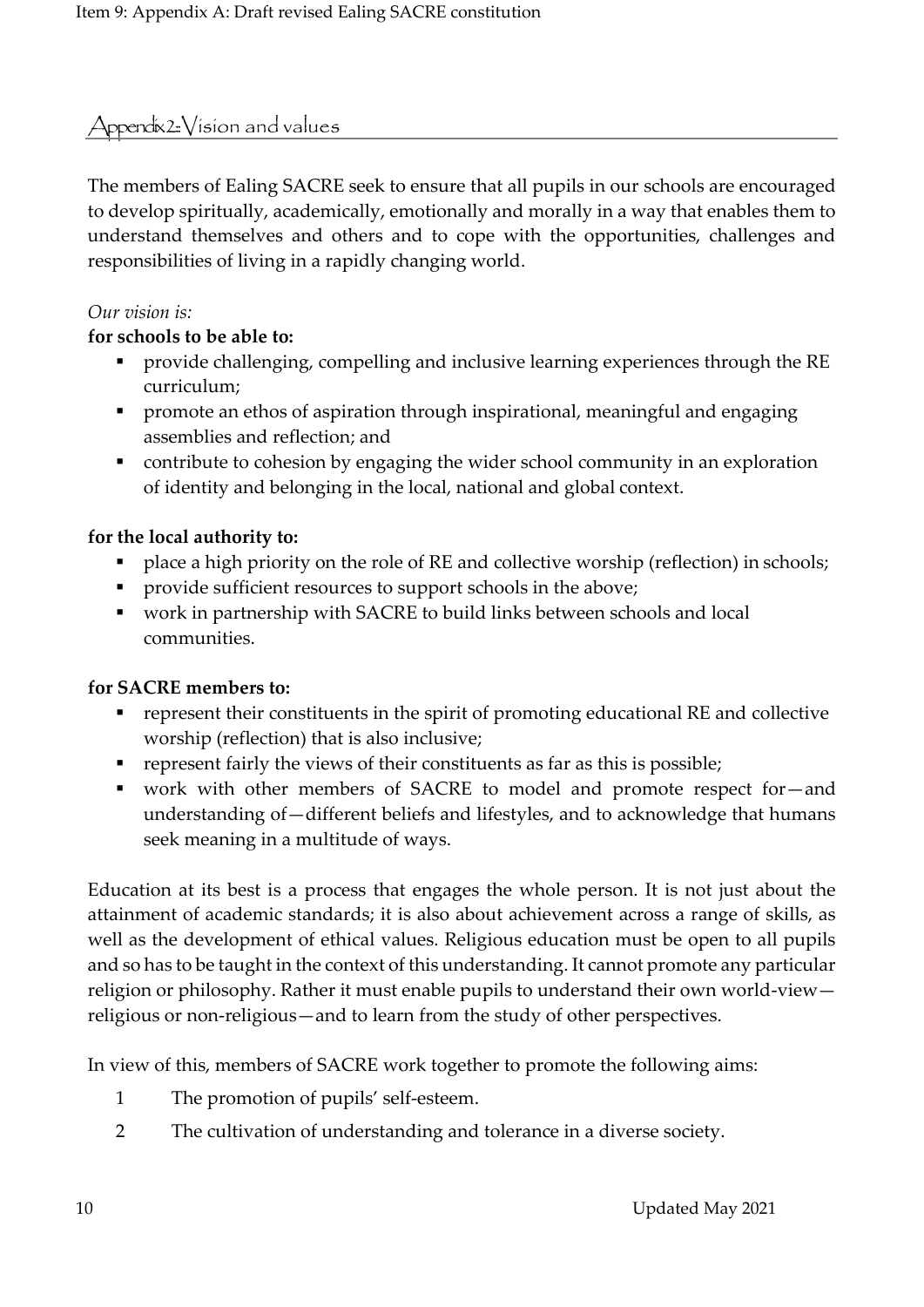- 3 The development of understanding of—and respect for—the influence of Christianity in British and European history, literature, law and institutions.
- 4 The facilitation of pupils' spiritual and moral development
- 5 To enable pupils to develop thinking skills, including critical and evaluative skills and the capacity for understanding situations from the perspective of others.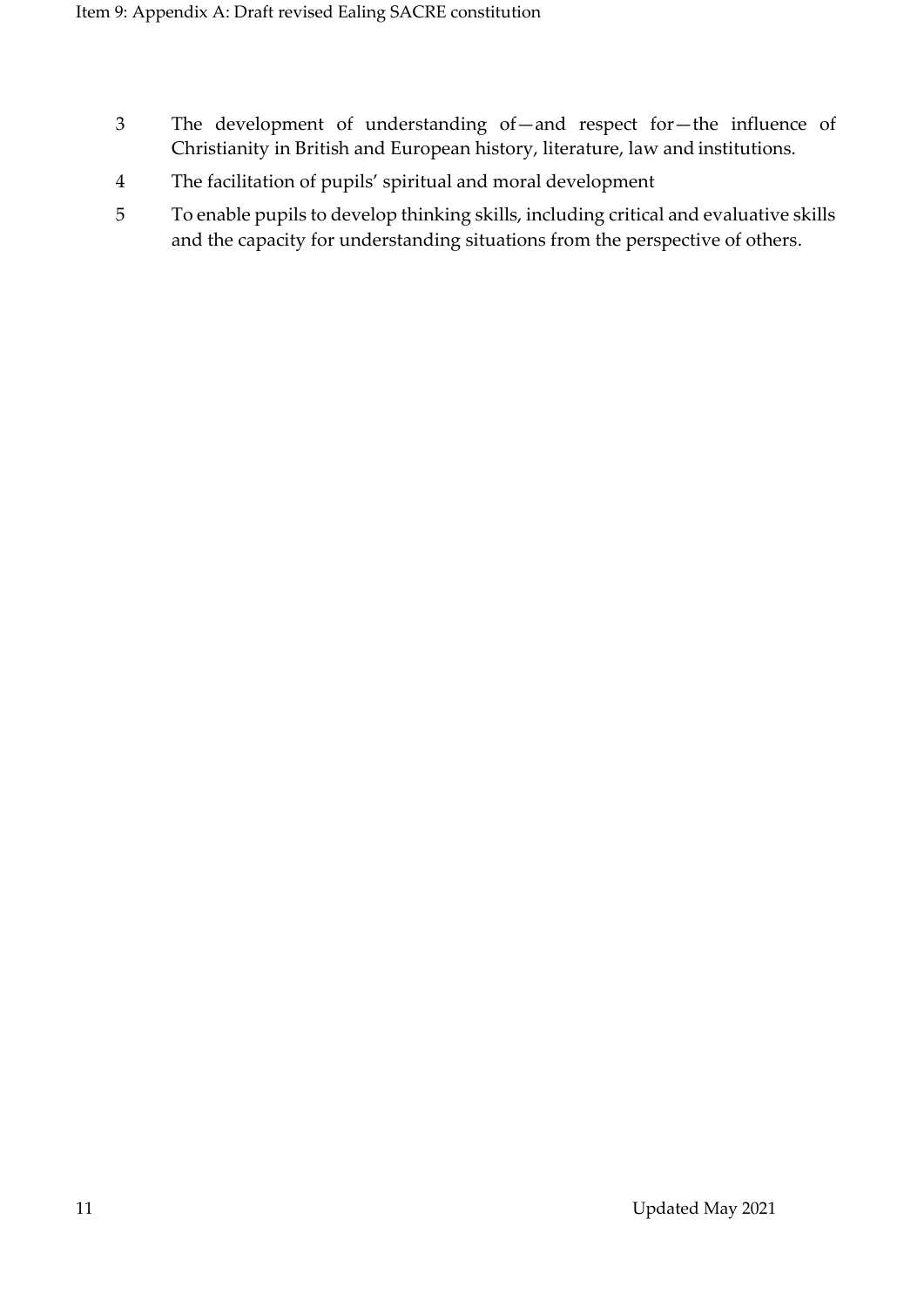# Appendix 3: SACRE Code of conduct

## **All representatives should:**

- attend the meetings of SACRE and take part in the deliberations and work of SACRE;
- participate in and review the work of SACRE for the benefit of the whole community;
- actively challenge and resist stereotyping;
- assume at all times that other members of SACRE are honourable and concerned with the best interests of SACRE;
- state views and opinions honestly—and, where appropriate, forcefully—but at all times politely;
- respect the rights of other members to disagree with your point of view.
- uphold the Ealing Council Code of Conduct for Members<sup>\*</sup>

## **Faith/belief group representatives should:**

- ensure that they are adequately qualified to represent their faith or belief community;
- be able to explain how they intend to inform and consult with their faith or belief community;
- feel a sense of responsibility not only to the children coming from their own faith or belief but also to all the children of Ealing;
- provide expertise—or assist in providing access to such expertise—in matters of fact, tradition, theology and practice relating to their own faith or belief for the benefit of the whole school population;
- represent to SACRE the interests and concerns of their own faith or belief community;
- endeavour to represent fairly the views and interests of the widest possible range of beliefs within their community (this is particularly relevant if they are the sole representative on SACRE for their particular belief);
- follow the guidelines for visits to schools (see below);
- recognise that stating a belief or religious tenet is not the same as advancing an argument for or against any proposal, although it may well be an overriding consideration;
- inform members of their belief community of the work of SACRE.

## **For school visits SACRE representatives should:**

- only visit a school as a SACRE representative when invited;
- inform the clerk of SACRE of any invitation received and visits made;